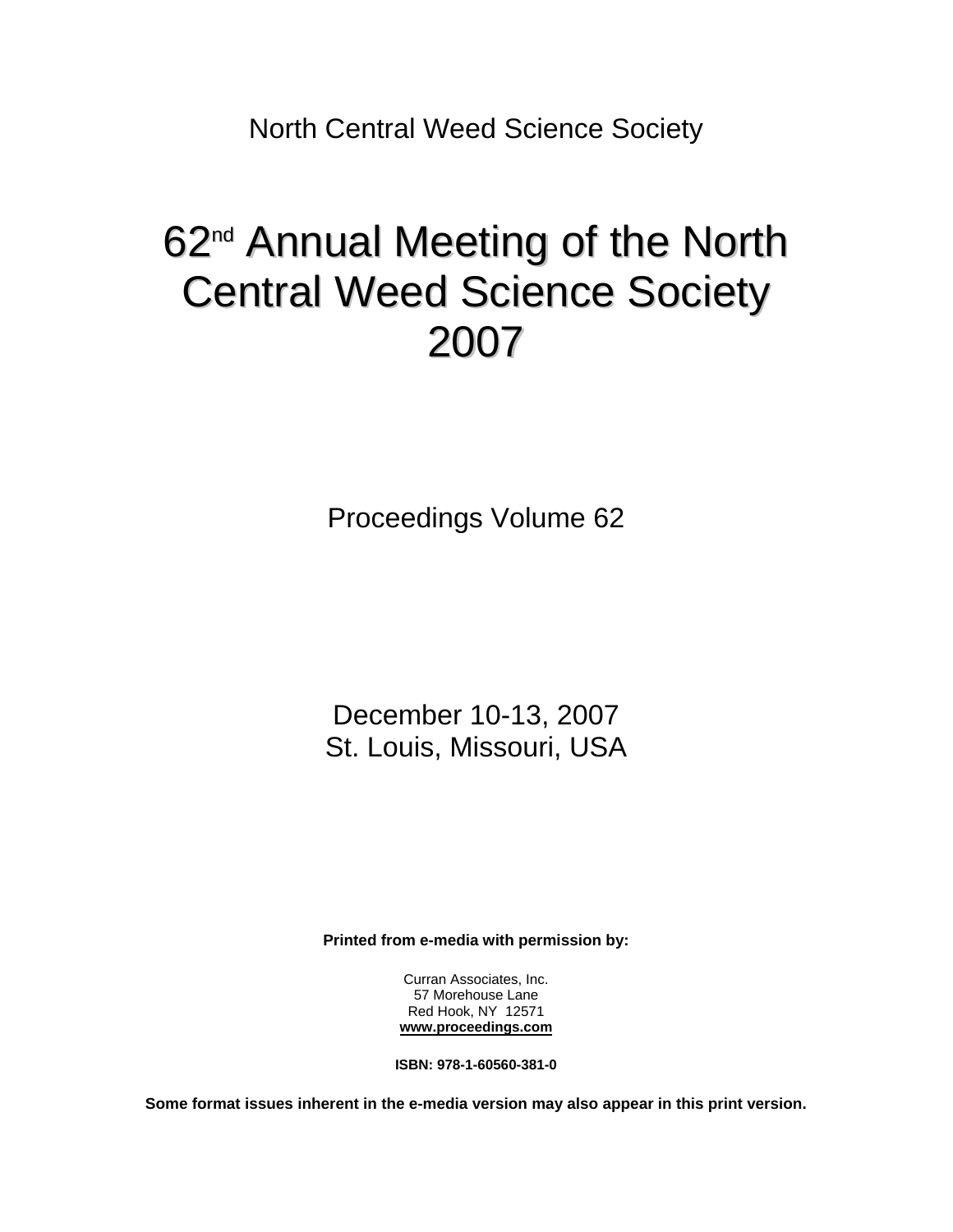Copyright (2007) by the North Central Weed Science Society All rights reserved.

For permission requests, please contact the North Central Weed Science Society at the address below.

North Central Weed Science Society 1508 West University Champaign, Illinois 61821-3133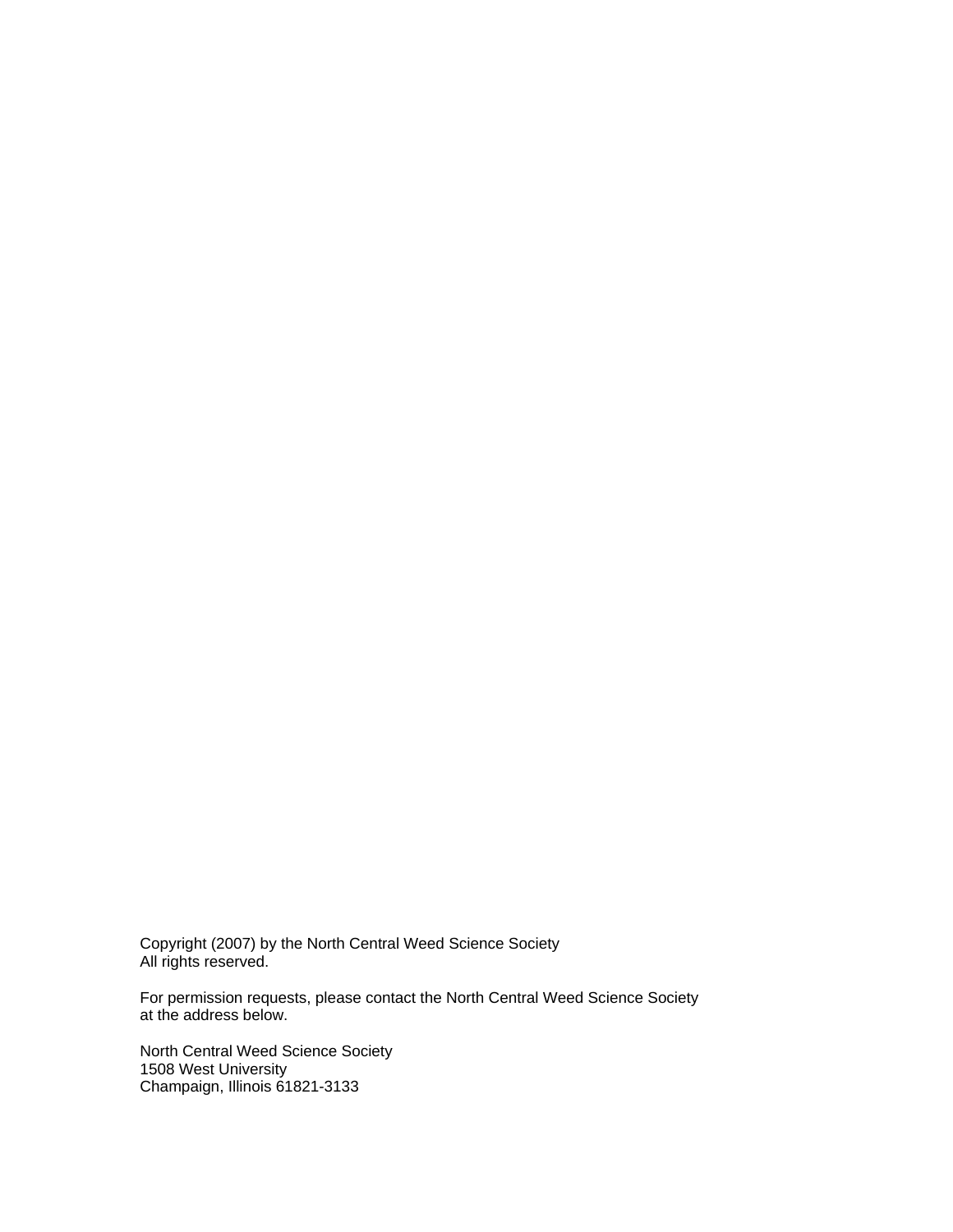### North Central Weed Science Society

#### 62<sup>nd</sup> Annual Meeting of the North Central Weed Science Society 2007

## **TABLE OF CONTENTS**

| A.S. Godar, P.W. Stahlman, A.J. Dille                                                                                                                                                   |  |
|-----------------------------------------------------------------------------------------------------------------------------------------------------------------------------------------|--|
| Dupont Expresssun Trait with Pioneer '63N81' Nusun Sunflower Hybrid and                                                                                                                 |  |
| J.D. Harbour, M.T. Edwards, R.N. Rupp, J.H. Meredith, E. Hoeft                                                                                                                          |  |
| Dupont Affinity Products Tankmixed with Starane NXT, Cleanwave or Florasulam  3<br>M.T. Edwards, E.P. Castner, J.D. Harbour, C.W. Kral, J.H. Meredith                                   |  |
| Row Spacing Effects on Weed Management in Glyphosate-resistant Sugar Beet 4<br>J.J.Q. Armstrong, C.L. Sprague                                                                           |  |
| K. Martinson, L. Behnken, F. Breitenbach, J. Wiersma, B. Durgan                                                                                                                         |  |
| Responses of Winter Wheat to Preplant and Preemergence Herbicide Tankmixes 6<br>P.H. Sikkema, C. Shropshire, N. Soltani                                                                 |  |
| N. Soltani, R. Vyn, C. Shropshire, P.H. Sikkema                                                                                                                                         |  |
| N. Soltani, J.D. Vyn, P.H. Sikkema                                                                                                                                                      |  |
| S.Z. Knezevic, S. Ulloa                                                                                                                                                                 |  |
| T.T. Bauman, M.D. White                                                                                                                                                                 |  |
| Grain Sorghum Response to Postemergence Mesotrione Applied at Different<br>M.J.M. Abit, K. Al-Khatib, D.L. Regehr, M.M.Claassen, P.W. Stahlman, B.W. Gordon, R.S.<br>Currie, P.W. Geier |  |
| Johnsongrass Control with Postemergence Corn Herbicides Applied Alone Or in<br>J.R. Martin, C.R. Tutt                                                                                   |  |
| J. Alms, M. Moechnig, D. Deneke, D. Vos                                                                                                                                                 |  |
| P.J. Porpiglia, Y. Yamaji                                                                                                                                                               |  |
| S.Z. Knezevic, J.E. Scott, P. Porpiglia                                                                                                                                                 |  |
| D.D. Schnitker, B.G. Young, J.M. Young, J.L. Matthews                                                                                                                                   |  |
| P.H. Sikkema, J.D. Vyn, C. Kramer, N. Soltani                                                                                                                                           |  |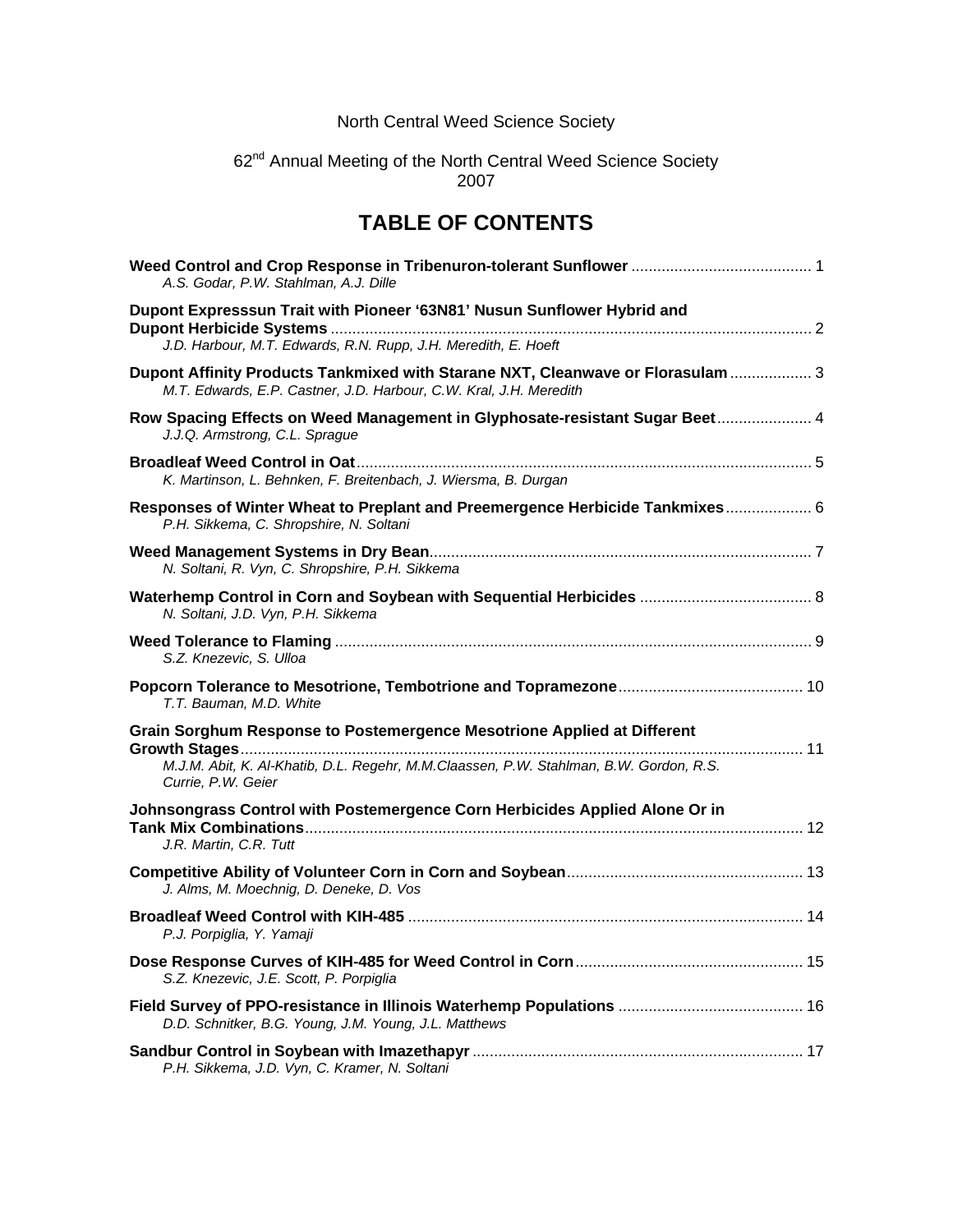| Effectiveness of Preplant Soybean Herbicides on Glyphosate-resistant Giant<br>M.M. Loux, J.M. Stachler, A.F. Dobbels                                                                             |  |
|--------------------------------------------------------------------------------------------------------------------------------------------------------------------------------------------------|--|
| Fall Applications of Chlorimuron-Ethyl Based Offerings in Comparision to Key<br>M.J. Martin, G.R. Armel, H.A. Flanigan, S.K. Rick                                                                |  |
| Influence of Preplant Growth Regulator Herbicides on Soybean Development and<br>J.L. Matthews, B.G. Young, D.E. Riechers, G.K. Roskamp                                                           |  |
| D.E. Bruns, D.J. Porter, S.E. Cully, E.W. Palmer                                                                                                                                                 |  |
| Burndown and Residual Control with Two New Chlorimuron-Ethyl,<br>S.K. Rick, M.J. Martin, G.R. Armel, H.A. Flanigan                                                                               |  |
| Volunteer Glyphosate-resistant Corn Control in Roundup Ready Soybeans  23<br>K.R. Westerfeld, V.M. Davis, M.M. Kruger, W.G. Johnson                                                              |  |
| Response of Soybean Cyst Nematode and Plant Growth to Combinations of<br>V.A. Mock, J.E. Creech, W.G. Johnson                                                                                    |  |
| A New Extension Publication Concerning and Winter Annual Weeds and Soybean<br>V.A. Mock, W.G. Johnson, K.L. Smith, K. Bradley                                                                    |  |
| Transitioning WeedSoft to Internet-based General Access Applications  26<br>R.C. Eubanks, M.L. Bernards, L.D. Sandell, C.M. Boerboom, C.L. Sprague, W.G. Johnson,<br>K.W. Bradley, D.E. Peterson |  |
| J.J. Spotanski                                                                                                                                                                                   |  |
| Deposition Adjuvants for Enhancing Downy Brome and Wild Oat Control  28<br>M.H. Ostlie, K.A. Howatt                                                                                              |  |
| Herbicide Solution Ph Effect on Control of Downy Brome and Wild Oat  29<br>A.J. Kazmierczak, K.A. Howatt                                                                                         |  |
| Adjuvant Class Screening with Propoxycarbazone for Control of Downy Brome  30<br>A.J. Kazmierczak, K.A. Howatt                                                                                   |  |
| S.Z. Knezevic, L. Dana, J.E. Scott, S. Ulloa                                                                                                                                                     |  |
| E.C. Taylor-Hill, K.A. Renner, C.L. Sprague, D.R. Mutch                                                                                                                                          |  |
| D. Zheng, P.J. Tranel, V.M. Davis, G.R. Kruger, W.G. Johnson                                                                                                                                     |  |
| Investigating Linkage of Different Herbicide Resistances and Seed Dormancy in<br>G.S. Smagh, P.J. Tranel, W.L. Patzoldt                                                                          |  |
| Assay Comparison for Measuring Shikimate Accumulation in Glyphosate-treated<br>K. Kretzmer, M. Hughes, L. Maines, D. Sammons                                                                     |  |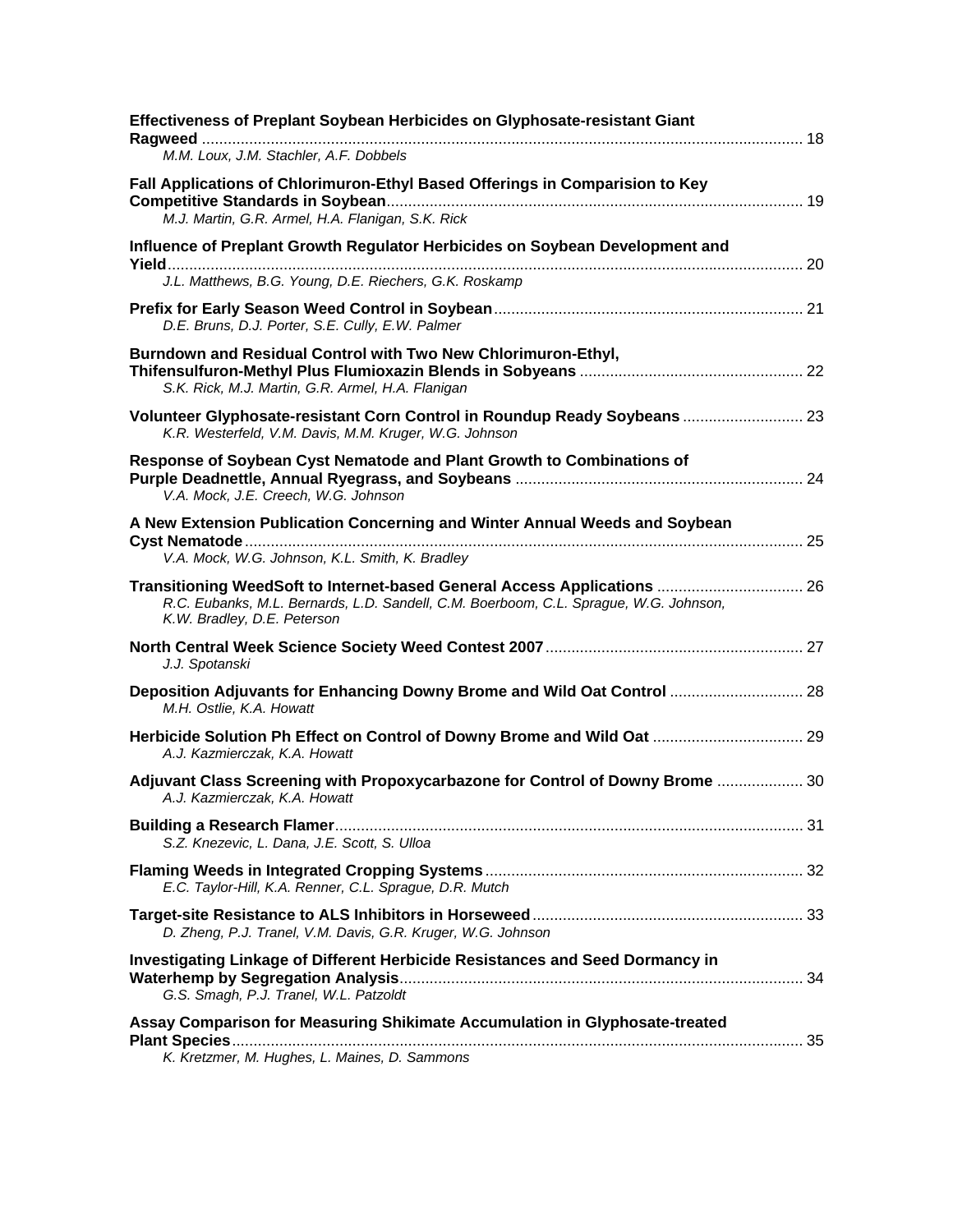| Resistance to Ppo Inhibitors in Common Ragweed: Molecular Investigation of                                                                                |  |
|-----------------------------------------------------------------------------------------------------------------------------------------------------------|--|
| S.L. Rousonelos, R.M. Lee, P.J. Tranel, M.J. VanGessel                                                                                                    |  |
| Utilizing R Software Package for Dose Response Studies: the Concept and Data                                                                              |  |
| S.Z. Knezevic, J.C. Streibig, C. Ritz                                                                                                                     |  |
| Distribution and Characterization of ALS Resistance in Indiana Horseweed<br>G.R. Kruger, V.M. Davis, A.M. Westhoven, V.A. Mock, S.C. Weller, W.G. Johnson |  |
|                                                                                                                                                           |  |
| Response of Glyphosate-tolerant Common Lambsquarters Biotypes to<br>M.M. Kruger, A.M. Westhoven, W.G. Johnson                                             |  |
|                                                                                                                                                           |  |
| Biological Characteristics of Common Lambsquarters Biotypes with Tolerance to<br>A.M. Westhoven, J.M. Stachler, M.M. Loux, W.G. Johnson                   |  |
|                                                                                                                                                           |  |
| S. Singh, P.J. Tranel                                                                                                                                     |  |
| Seed Chemical and Physical Defense in Relation to Seedbank Persistence 42<br>A.S. Davis, J. lannuzzi, K.A. Renner                                         |  |
| R.P. Nyamusamba, M.J. Moechnig, D.L. Deneke                                                                                                               |  |
| Effect of Transgenes from Sorghum on the Fitness of Shattercane Sorghum                                                                                   |  |
| L. Sahoo, J.L. Lindquist, D.J. Lee, J.F. Pedersen, R. Kaur, J.H. Wong, B.B. Buchanan, P.G.<br>Lemaux                                                      |  |
| Changes in Weed Seed Bank Composition and Density During Transition to<br>I. Rosa, J.B. Masiunas                                                          |  |
| Feedback Response of Common Sunflower and Giant Ragweed Growth in                                                                                         |  |
| A.H.M. Ramirez, J.A. Dille                                                                                                                                |  |
| Effect of Glyphosate-resistant Volunteer Corn on Glyphosate-resistant Corn 47<br>L.A.B. Stahl, M.J. Haar, J.K. Getting, R.P. Miller, T.R. Hoverstad       |  |
| Influence of No-till Management Practices and Herbicide Application Timing on                                                                             |  |
| V.M. Davis, K.D. Gibson, W.G. Johnson                                                                                                                     |  |
| Simulated Glyphosate Drift to Irrigated Potato (Solanum Tuberosum)  49<br>C.P. Auwarter, H.M. Hatterman-Valenti                                           |  |
| Assessment of Current Herbicide Options in Double Cropped Pumpkins<br>R.J. Britenstine, B.G. Young, S.A. Walters                                          |  |
| H.M. Hatterman-Valenti, C.P. Auwarter                                                                                                                     |  |
| M.W. Marshall, D.A. Little, R.J. Richardson, B.H. Zandstra                                                                                                |  |
| D.J. Bentivegna, R.J. Smeda, C. Wang, H.L. Palm                                                                                                           |  |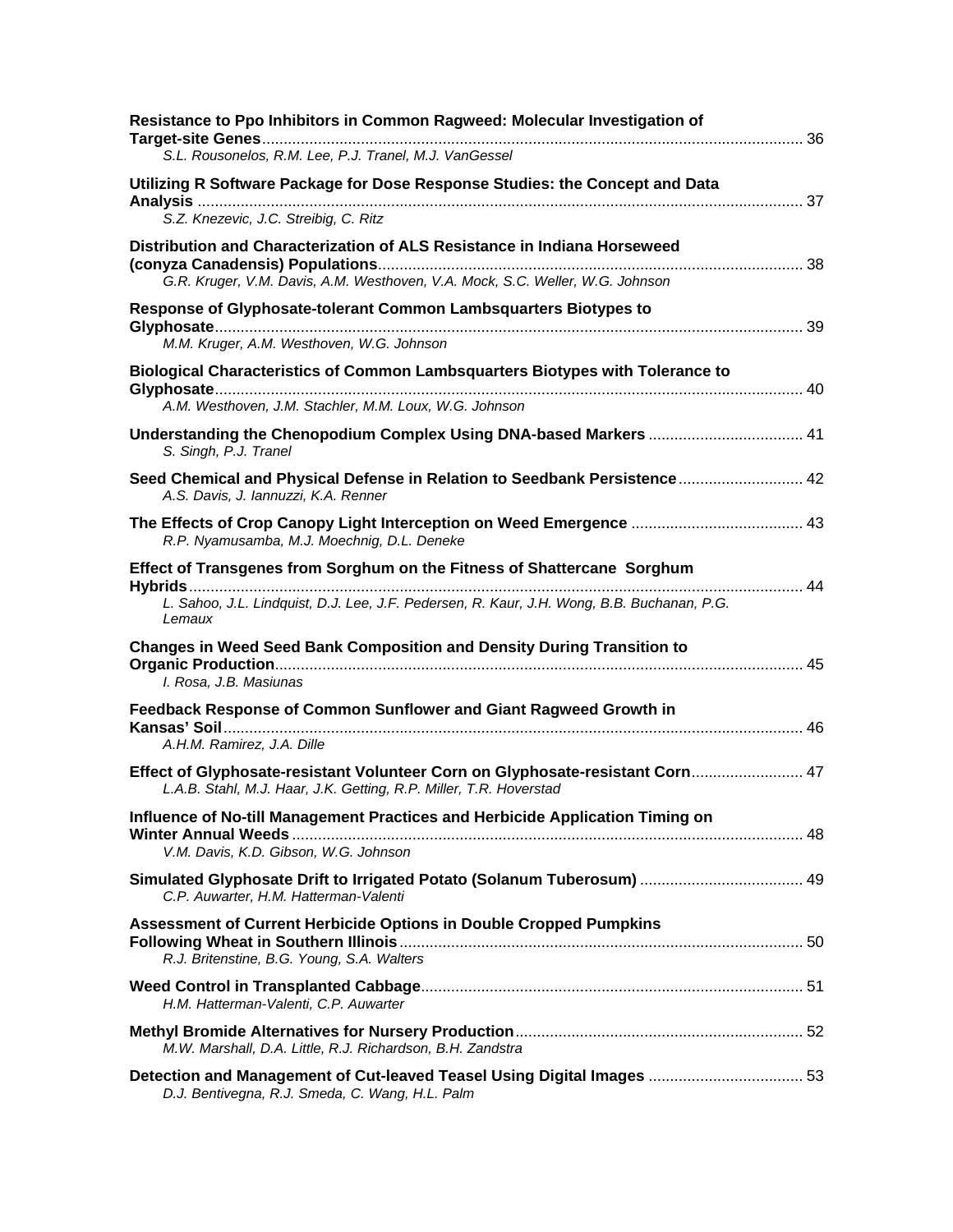| Weed Management in Glyphosate Tolerant Alfalfa in Kentucky: Four Years of                                                                                                                                         |  |
|-------------------------------------------------------------------------------------------------------------------------------------------------------------------------------------------------------------------|--|
| S.K. Carter, C.H. Slack, B.F. Hicks, G.P. Murphy                                                                                                                                                                  |  |
| D.M. Fryman, W.W. Witt                                                                                                                                                                                            |  |
| W.H. Fick, W.A. Geyer                                                                                                                                                                                             |  |
| C.A. Woodard, R.J. Smeda                                                                                                                                                                                          |  |
| Weed Management Strategies to Increase Forage Productivity of Permanent<br>J.D. Green, D. Appelman                                                                                                                |  |
| J. Schmidt, J.L. Lindquist                                                                                                                                                                                        |  |
| Response of Selected Southern Illinois Horseweed Populations to Burndown<br>B.S. Waggoner, B.G. Young, J.M. Young, J.L. Matthews                                                                                  |  |
| Turfgrass Establishment and Large Crabgrass Control Using Cellulosic Seed and<br>B. Drzewicki, J. Michael, D. Penner                                                                                              |  |
| R.D. Sammons, J. Meyer, E. Hall, E. Ostrander, S. Schrader                                                                                                                                                        |  |
| Identifying Maize Diversity Areas and Implications Regarding Biosafety Measures  63<br>F. Acevedo, J. Sarukhán, J. Larson, E. Huerta, P. Koleff, C. Aguilar, A. Barrios, O. Oliveros                              |  |
| Interloper's Legacy: Invasive, Hybrid-derived California Wild Radish (Raphanus<br>C.E. Ridley, R.F. Tsao, N.C. Ellstrand                                                                                          |  |
| Sympatry and Hybridization of Canola and Bird Rape (Brassica Rapa L.) in Qubec  66<br>M.J. Simard, A. Legere, S.I. Warwick                                                                                        |  |
| Do Escaped Transgenes Persist in Nature? the Case of an Herbicide Resistance<br>S.I Warwick, A. Légère, M.J. Simard, T. James                                                                                     |  |
| Measuring the Effects of Crop Genetic Load on Productivity and Fitness in<br>Weedy Brassica Rapa (Wild Turnip) x Brassica Napus (Oilseed Rape) Hybrid<br>R.J. Millwood, C.W. Rose, C.N. Stewart Jr.               |  |
| H.S. Moon, J.N. Burris, R.J. Millwood, C.N. Stewart Jr.                                                                                                                                                           |  |
| <b>Estimating Pollen-mediated Gene Flow in Colorado Corn Fields with the Blue</b><br>P.F. Byrne, T.A. Gaines, R.F. Meyer, R. Alexander                                                                            |  |
| Assessment of Potential Impact of Hybridization Between Teosinte (Zea spp.) and<br>Maize (Zea mays Spp. mays) on Dormancy Characteristics of Teosinte 71<br>B.M. Baltazar, W.J. Duncan, D.L. Kendrick, M.J. Horak |  |
| B. Viner, R. Arritt, M. Westgate                                                                                                                                                                                  |  |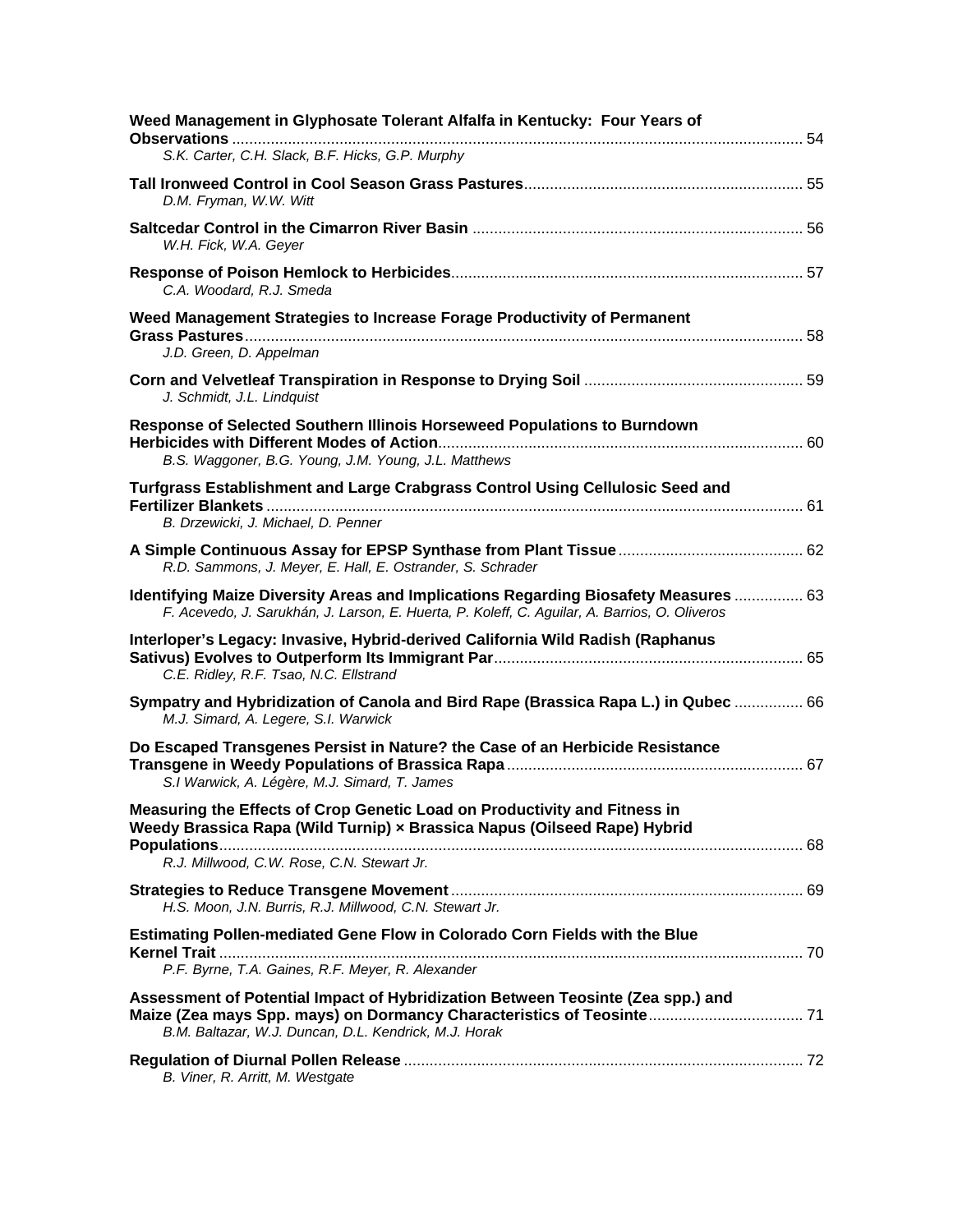| Lifetime Fecundity of F1 Crop-wild Sorghum Hybrids: Implications for Gene Flow<br>A.A. Snow, P.M. Sweeney, C. Grenier, G. Ejeta, T. Tesso, I. Kapran, G. Bothma, J.F.<br>Pedersen |  |
|-----------------------------------------------------------------------------------------------------------------------------------------------------------------------------------|--|
| L.G. Campbell, A.A. Snow, P.M. Sweeney                                                                                                                                            |  |
| Biosafety Assessment and Benefits for Co-existence of Biological Contained<br>C. Koziolek, D. Bartsch                                                                             |  |
| R. Pasquet, B. Pittendrigh, M. Ishiyaku, I. Baoua, C. DaBrie, M. Ba, J. Huesing, L. Murdock                                                                                       |  |
| D.E. Robinson, R. Nurse                                                                                                                                                           |  |
| A.L. Carlson, J.L. Luecke, A.G. Dexter                                                                                                                                            |  |
| A.J. Kazmierczak, K.A. Howatt                                                                                                                                                     |  |
| Pyroxsulam Efficacy to Wild Oat Influenced by Application Timing or Adjuvants 81<br>L.K. Hanson, K.A. Howatt                                                                      |  |
| Introduction to Huskie TM - a New Broadleaf Herbicide for Use in Northern Plains                                                                                                  |  |
| K.B. Thorsness, D.W. Maruska, M.D. Paulsgrove, M.C. Smith, G.S. Simkins, T.W. Kleven,<br>M. Wrucke                                                                                |  |
| D.W. Maruska, K.B. Thorsness, M.D. Paulsgrove, M.C. Smith, G.S. Simkins, T. Kleven, M.<br>Wrucke                                                                                  |  |
| R.F. Krausz, B.G. Young                                                                                                                                                           |  |
| P.W. Geier, P.W. Stahlman, E. Peterson, M.M. Claassen                                                                                                                             |  |
| P.C. Forster, D.J. Porter, J.C. Sanders                                                                                                                                           |  |
| S.E. Cully, J. Sanders, M. Schraer                                                                                                                                                |  |
| Rotational Crop Response Following Application of Pyroxsulam in Wheat  88<br>M.R. Weimer, B. Oemichen, R. Gast, M. Peterson                                                       |  |
| R. Zollinger, K.A. Howatt, B.M. Jenks                                                                                                                                             |  |
| C. Thompson, B. Olson, A. Schlegel, J. Holman                                                                                                                                     |  |
| B.M. Jenks, G.P. Willoughby, S.A. Mazurek, J.R. Lukach, F.D. Menalled, E.S. Davis                                                                                                 |  |
| Investigating the Heritability of Variable Glyphosate-resistance Levels in                                                                                                        |  |
| V.M. Davis, G.R. Kruger, S.C. Weller, W.G. Johnson                                                                                                                                |  |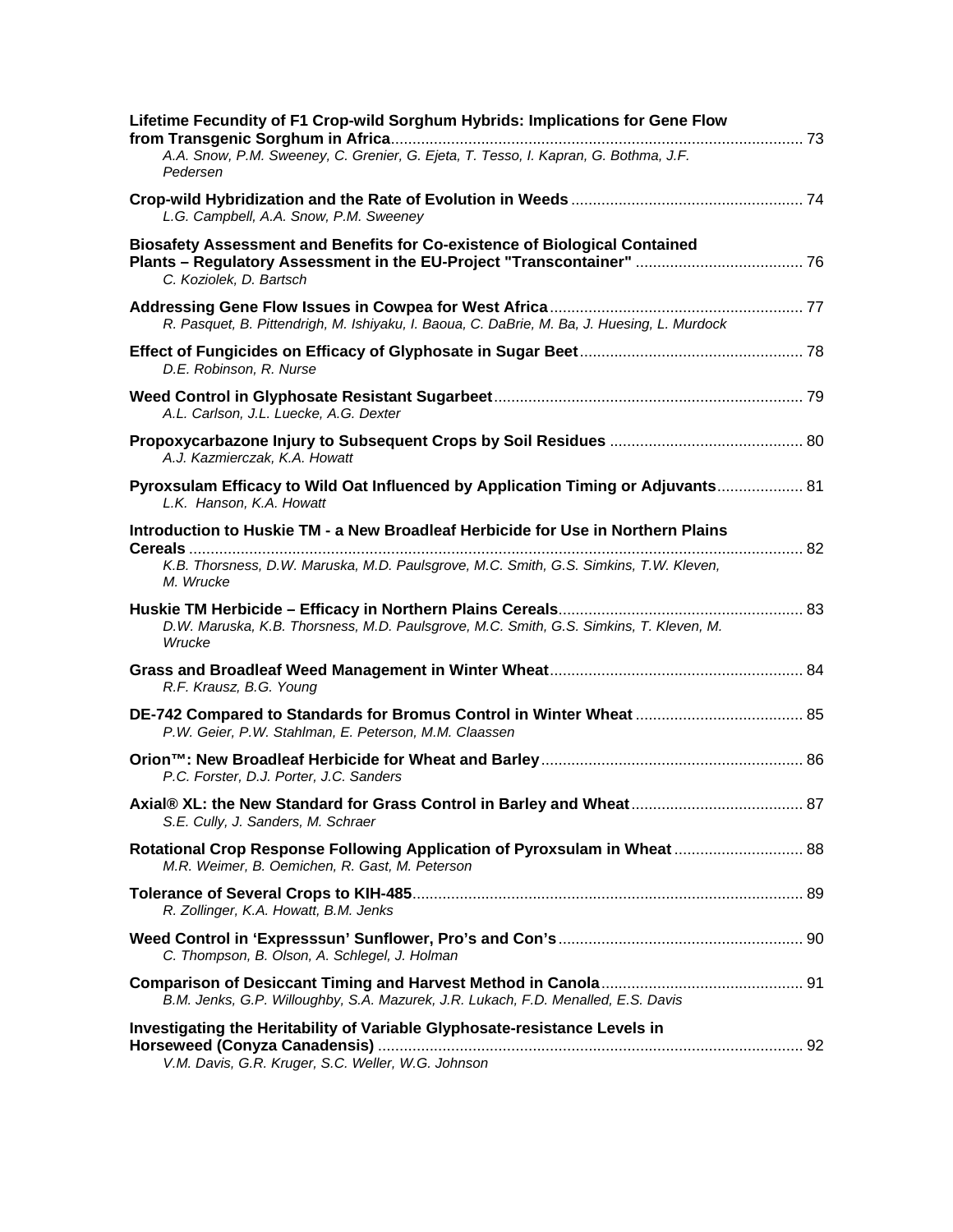| <b>Investigating Indiana Horseweed (Conyza Canadensis) Populations for Response</b>                                                                              |  |
|------------------------------------------------------------------------------------------------------------------------------------------------------------------|--|
| G.R. Kruger, V.M. Davis, S.C. Weller, W.G. Johnson                                                                                                               |  |
| Prevalence of an Unusual Resistance Mechanism for PPO Inhibitors in<br>R.M. Lee, A.G. Hager, P.J. Tranel                                                         |  |
| Sustainable Management of Glyphosate-resistant Weeds in Roundup Ready®<br>D.I. Gustafson, R.D. Sammons, B.H. Bussler                                             |  |
| Importance of the P106s Target Site Mutation in Conferring Resistance to<br>S.S. Kaundun, I.A. Zelaya, R.R. Dale, A. Lycett, P. Carter, K. Sharples, E. McIndoe  |  |
| R. Crow, E. Luschei                                                                                                                                              |  |
| Suppression of Canada Thistle with Summer Annual Cover Crops and Mowing -<br>A. Bicksler, J.B. Masiunas                                                          |  |
| J.A. Dille, E.K. Ruf, D.M. Rule                                                                                                                                  |  |
| Net Influence of Earthworms (Lumbricus terrestris) on Giant Ragweed (Ambrosia<br>J. Liu, E. Regnier, K. Harrison, C. Holloman, J. Schmoll, F. Diekman, D. Barker |  |
| Assessing Organic Seed Treatments for Enhanced Corn Establishment 101<br>N.J. Goeser, J.L. Hedtcke, E.C. Luschei, E.M. Silva                                     |  |
| The Management of Glyphosate Resistance Through Pollen in Common Ragweed 102<br>J.P. Dierking, R.J. Smeda                                                        |  |
| Genetics of Glyphosate Resistance in a Missouri Waterhemp Population  103<br>M.S. Bell, P.J. Tranel, K.W. Bradley                                                |  |
| C.A. Woodard, R.J. Smeda                                                                                                                                         |  |
| First Indication of Adaptive Evolution in North American Microbes As a Result of<br>R.N. Nodurft, S.G. Hallett, K.D. Gibson                                      |  |
| Response of Soybean Cyst Nematode to Winter Annual Weed Removal Timings 106<br>V.A. Mock, J.E. Creech, W.G. Johnson                                              |  |
| Competition of Annual Morningglory (Ipomoea SPP.) in Corn and Soybean 107<br>P.J. Parrish, D.E. Nordby, E.D. Nafziger                                            |  |
| L.G. Vaughn, J.L. Lindquist, M.L. Bernards                                                                                                                       |  |
| Relationships Among Sweet Corn Canopy Traits and Competitive Ability 109<br>Y.F. So, M.M. Williams II, J.K. Pataky, A. Davis                                     |  |
| Influence of Selected Herbicide Treatments on Tall Goldenrod Control, Total<br>K.K. Payne, T.R. Legleiter, J.D. Wait, K.W. Bradley                               |  |
| K.W. Bradley, R.J. Smeda                                                                                                                                         |  |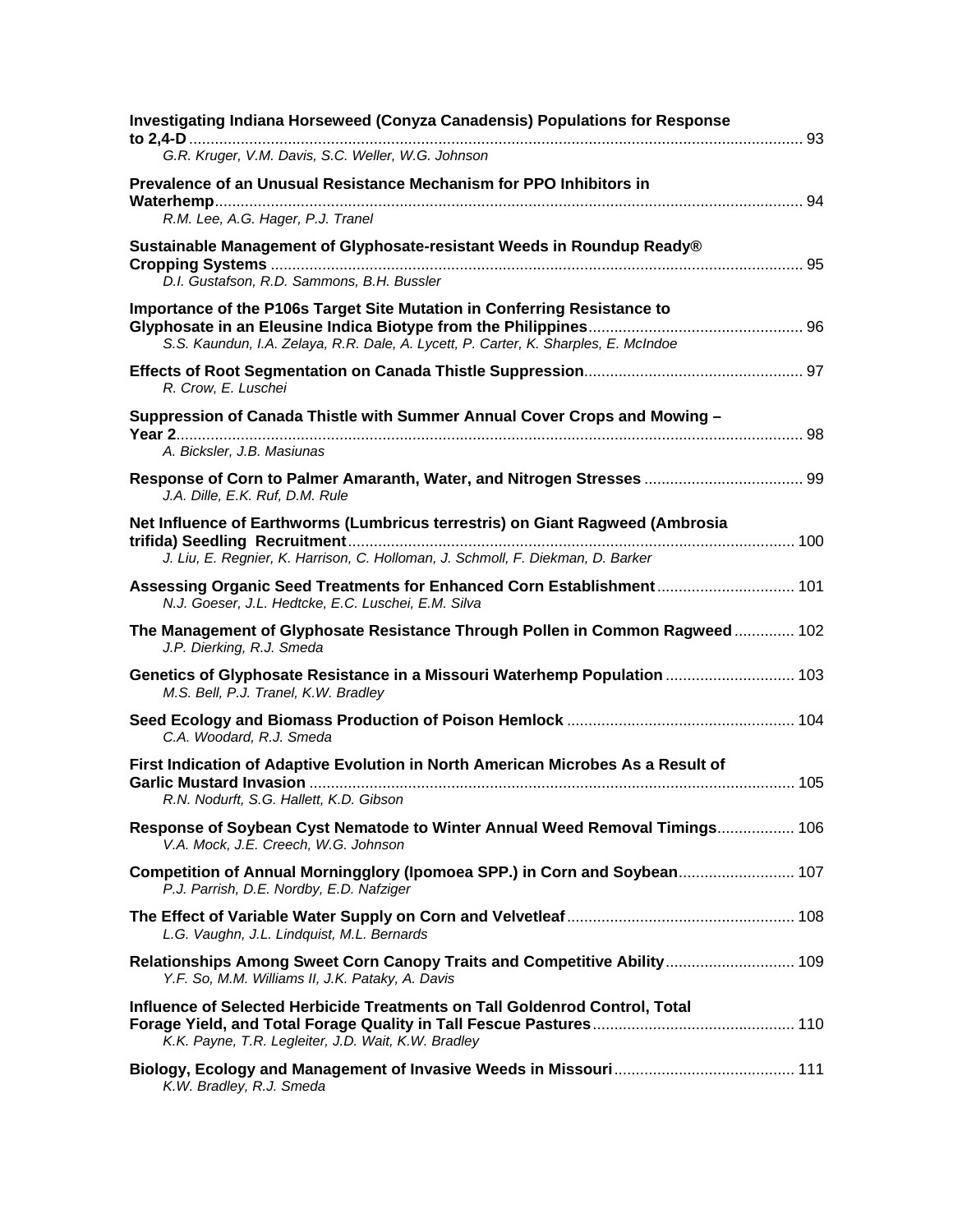| L. Bollmann                                                                                                                                                                                                                                      |  |
|--------------------------------------------------------------------------------------------------------------------------------------------------------------------------------------------------------------------------------------------------|--|
| C.A. Lembi                                                                                                                                                                                                                                       |  |
| <b>Integrating Restoration Techniques with Management Methods for Invasive</b><br>M.J. Renz                                                                                                                                                      |  |
| Managing Vegetation for White-tailed Deer Habitat: Perspectives from the Quality<br>K.P. Adams                                                                                                                                                   |  |
| Managing Vegetation for Wild Turkey, Perspectives from the National Wild Turkey<br>L. Brinkmeier                                                                                                                                                 |  |
| Managing Vegetation for Quail and Upland Birds, Perspective from Quail<br>J. Hodges                                                                                                                                                              |  |
| Utility of Herbicide and Application Technologies in Wildlife Habitat Improvement<br>D.D. Beran, B.B. Sleugh, J.J. LeClair, R.A. Masters                                                                                                         |  |
| L.M. Hall, R.H. Gulden, H.J. Beckie                                                                                                                                                                                                              |  |
| H.J. Beckie, L.M. Hall                                                                                                                                                                                                                           |  |
| S.I. Warwick                                                                                                                                                                                                                                     |  |
| J. Brunet, K.G. Holmquist                                                                                                                                                                                                                        |  |
| Ecological Effects of Virus-resistant Transgenic Squash on Wild Squash<br>H.R. Prendeville, D. Pilson                                                                                                                                            |  |
| Long-term Field Studies of the Evolution of Crop-weed Hybrids in Radish:<br>A.A. Snow, L.G. Campbell, T.M. Culley, C.E. Ridley                                                                                                                   |  |
| Weed-to-weed Gene Flow - What is the Potential for Glyhposate Resistance<br>M.D.K. Owen, I.A. Zelaya                                                                                                                                             |  |
| M.J. Horak, T.E. Nickson                                                                                                                                                                                                                         |  |
| S. Hegde                                                                                                                                                                                                                                         |  |
| Introduction of a New Issue Paper from Cast--implications of Gene Flow in the<br>Scale-up and Commercial Use of Biotechnology-derived Crops: Economic and<br>D.R. Gealy, K.J. Bradford, L. Hall, R. Hellmich, A. Raybould, J. Wolt, D. Zilberman |  |
| S.Z. Knezevic, S. Ulloa                                                                                                                                                                                                                          |  |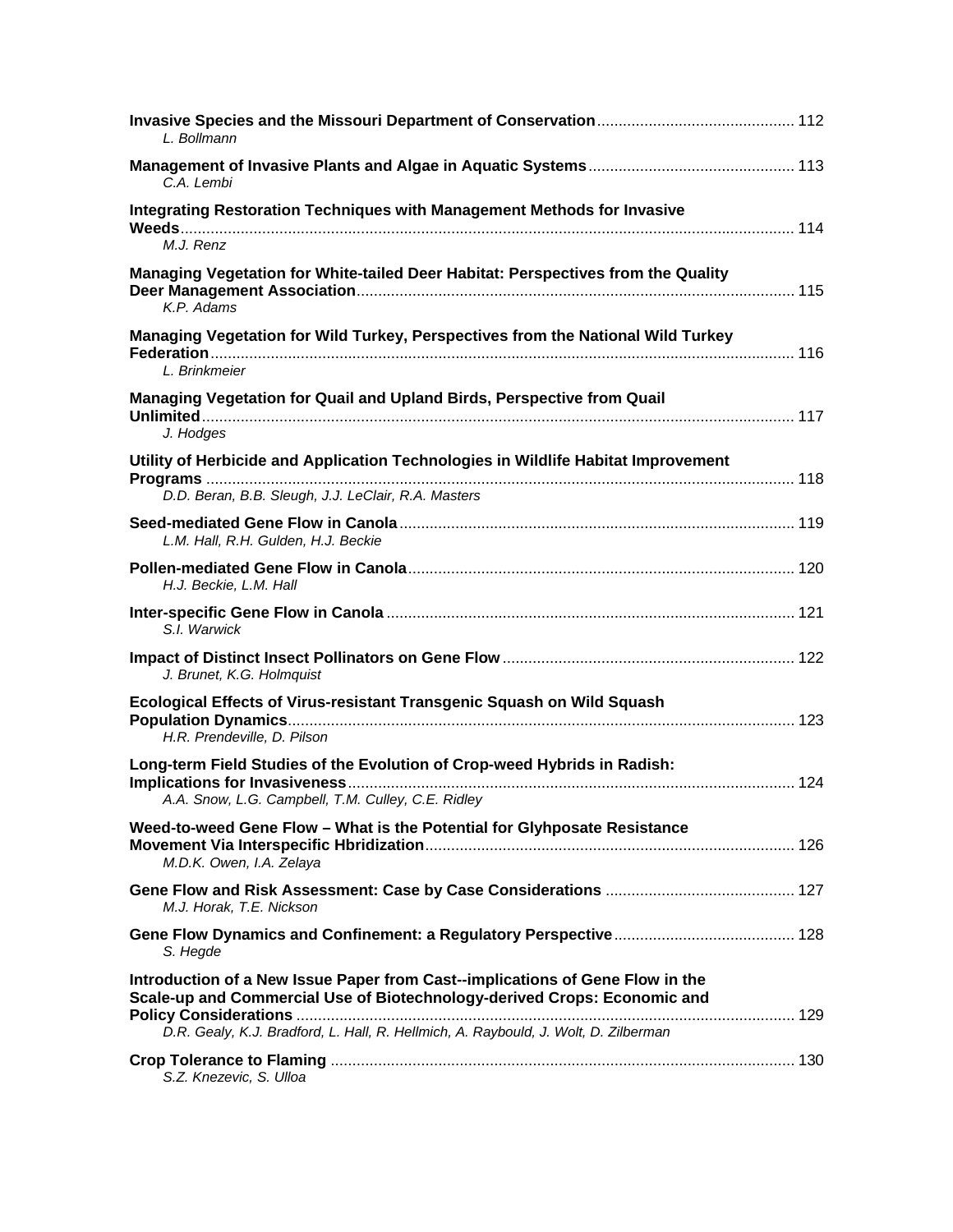| Resistance to Acetolactate Synthase-inhibiting Herbicides in Grain Sorghum 131<br>K. Al-Khatib, K.S. Kershner, M. Tuinstra                                                                                              |  |
|-------------------------------------------------------------------------------------------------------------------------------------------------------------------------------------------------------------------------|--|
| Variability of Tembotrione Efficacy As Influenced by Commercial Adjuvant                                                                                                                                                |  |
| B.G. Young, R.K. Zollinger, M.L. Bernards                                                                                                                                                                               |  |
| Comparison of Grass Spectrum for AE 0172747, Mesotrione, and Torpamezone<br>M.A. Waddington, B.G. Young                                                                                                                 |  |
| Weed Management with Post Emergence Herbicide Tankmixes in Acetolactate<br>S. Hennigh, K. Al-Khatib, M. Tuinstra                                                                                                        |  |
| Resistance to Acetyl-coenzyme a Carboxylase Inhibiting Herbicides in Sorghum                                                                                                                                            |  |
| K.S. Kershner, M.R. Tuinstra, K. Al-Khatib                                                                                                                                                                              |  |
| Implications of Soil Residual Herbicides on the Consistency of Glyphosate                                                                                                                                               |  |
| D.D. Schnitker, B.G. Young, W.G. Johnson, M.M. Loux                                                                                                                                                                     |  |
| T. White, D. Zinck                                                                                                                                                                                                      |  |
| P.H. Sikkema, N. Soltani, R.E. Nurse, L.L. Van Eerd, R. Vyn                                                                                                                                                             |  |
| Halex Gt: New Postemergence Herbicide for Glyphosate Tolerant Corn  139<br>G.D. Vail, C.M. Moseley                                                                                                                      |  |
| B.R. Miller, R.D. Lins, B.D. Black, G.D. Vail                                                                                                                                                                           |  |
| Thiencarbazone-Methyl: a New Molecule for Pre and Postemergence Weed                                                                                                                                                    |  |
| B.D. Philbook, H.J. Santel                                                                                                                                                                                              |  |
| Efficacy of Rimsulfuron and Isoxaflutole Mixtures for Weed Control in Field Corn 142<br>S.K. Rick, L.H. Hageman, G.R. Armel                                                                                             |  |
| D.D. Franzenburg, M.D.K. Owen                                                                                                                                                                                           |  |
| K.A. Nelson                                                                                                                                                                                                             |  |
| Impact of Corn Population, Irrigation, and Hail Injury on Palmer Amaranth 145<br>R.S. Currie, N.L. Klocke                                                                                                               |  |
| Evaluation of Best Management Practice (bmp) Rates of Atrazine Tank Mixed with<br>Several Broadleaf Herbicides in Field Corn at Rochester, Minnesota  146<br>L.M. Behnken, R.P. Miller, F.R. Breitenbach, J.L. Gunsolus |  |
| B.H. Zandstra, E.J. Ott                                                                                                                                                                                                 |  |
| Multiple Reduced Rate Herbicide Treatements for Weed Control in Onion  148<br>J.R. Loken, H.M. Hatterman-Valenti                                                                                                        |  |
| N.R. Johanning, B.G. Young, S.A. Walters                                                                                                                                                                                |  |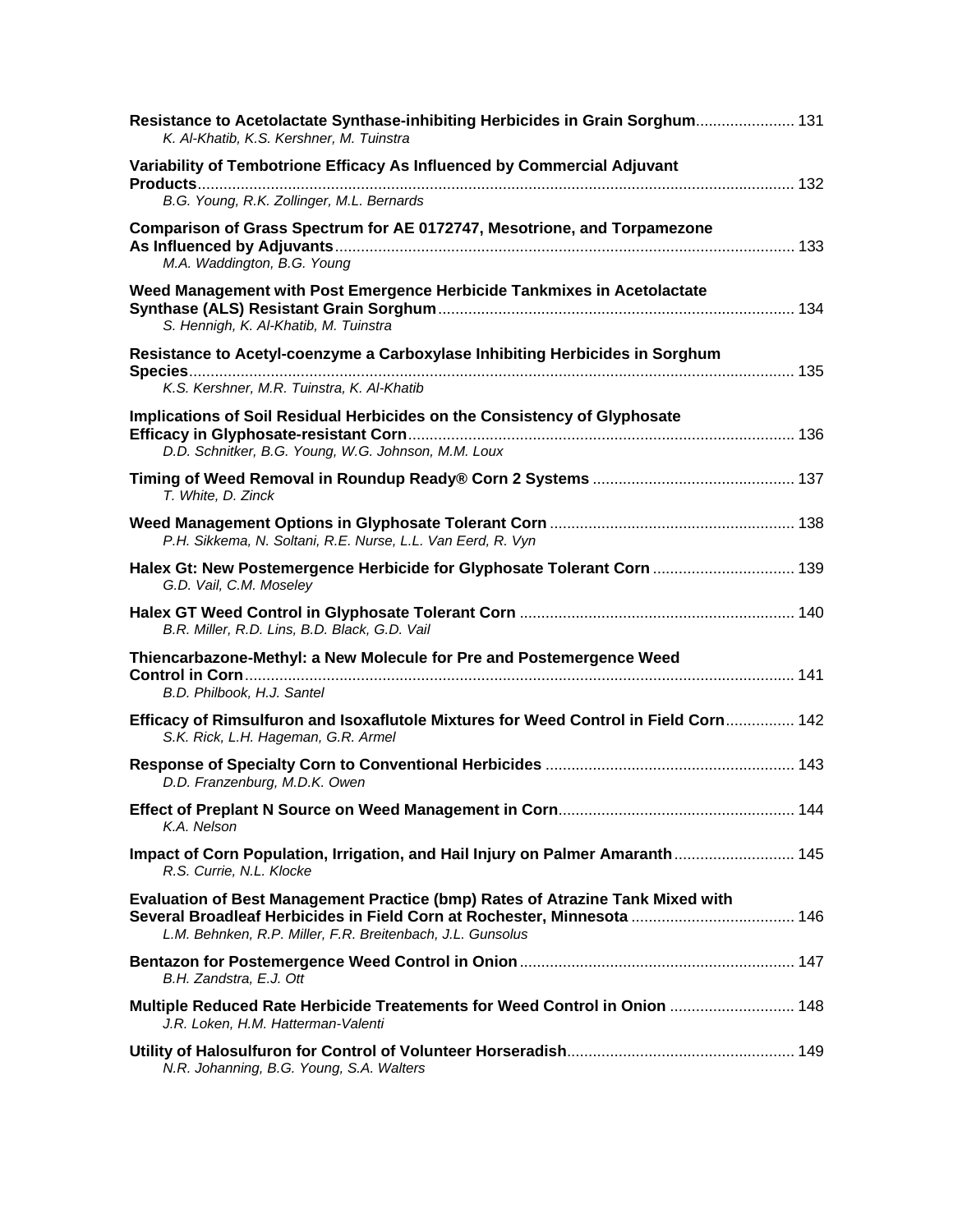| Sweet Corn Hybrid Tolerance: from Field Evaluations to Grower<br>J.D. Bollman, C.M. Boerboom, R.L. Becker, M.J. VanGessel, R.R. Bellinder, E. Peachey |  |
|-------------------------------------------------------------------------------------------------------------------------------------------------------|--|
| M.M. Williams II, J.K. Pataky                                                                                                                         |  |
| J.G. Masabni, W.K. Vencill                                                                                                                            |  |
| J.G. Masabni                                                                                                                                          |  |
| Weed Control Feasibility in Large-scale Organic Snap Bean and Sweet Corn                                                                              |  |
| H.J. Kraiss, J.B. Colquhoun, R.A. Rittmeyer                                                                                                           |  |
| H.M. Hatterman-Valenti, C.P. Auwarter                                                                                                                 |  |
| V.H. Lengkeek, D. Lycan, G. Vail                                                                                                                      |  |
| E.J. Ott, C.M. Herrmann, B.H. Zandstra                                                                                                                |  |
| Development of a Cultivar Competitiveness Ranking System for Potatoes  165<br>C.M. Konieczka, J.B. Colguhoun, R.A. Rittmeyer                          |  |
| Response of Commercial Processing Tomato Cultivars to Postemergence<br>D. Doohan, G. Kruger, S.C. Weller                                              |  |
| Response of Processing Tomatoes to Simulated Drift of Dicamba and Glyphosate  167<br>S.C. Weller, B. Alkire, T. Tucker, G. Kruger                     |  |
| E.T. Maynard                                                                                                                                          |  |
| Evaluation of Herbicides Under Plastic Mulch in Bell and Habanero Pepper  169<br>J.G. Masabni                                                         |  |
| Does Phenological Development Rates Explain Differences in Chloroacetanilide<br>J. Samtani, J.B. Masiunas                                             |  |
| K.A. Kretzmer, F.C. Kohn                                                                                                                              |  |
| <b>Characterization of a Waterhemp Population with Multiple Herbicide Resistance</b><br>T.R. Legleiter, E.B. Riley, K.K. Payne, K.W. Bradley          |  |
| Management of Glyphosate-resistant Horseweed for Southern Illinois  176<br>T.G. Mellendorf, B.G. Young, J.L. Matthews                                 |  |
| Glyphosate-resistant Horseweed Control in Soybean Tolerant to Both Dicamba<br>L.E. Steckel, R.F. Montgomery                                           |  |
| Giant Ragweed Biotypes with Resistance to Glyphosate and Als Inhibitors 180<br>M.M. Loux, J.M. Stachler                                               |  |
| J.M. Stachler, M.M. Loux                                                                                                                              |  |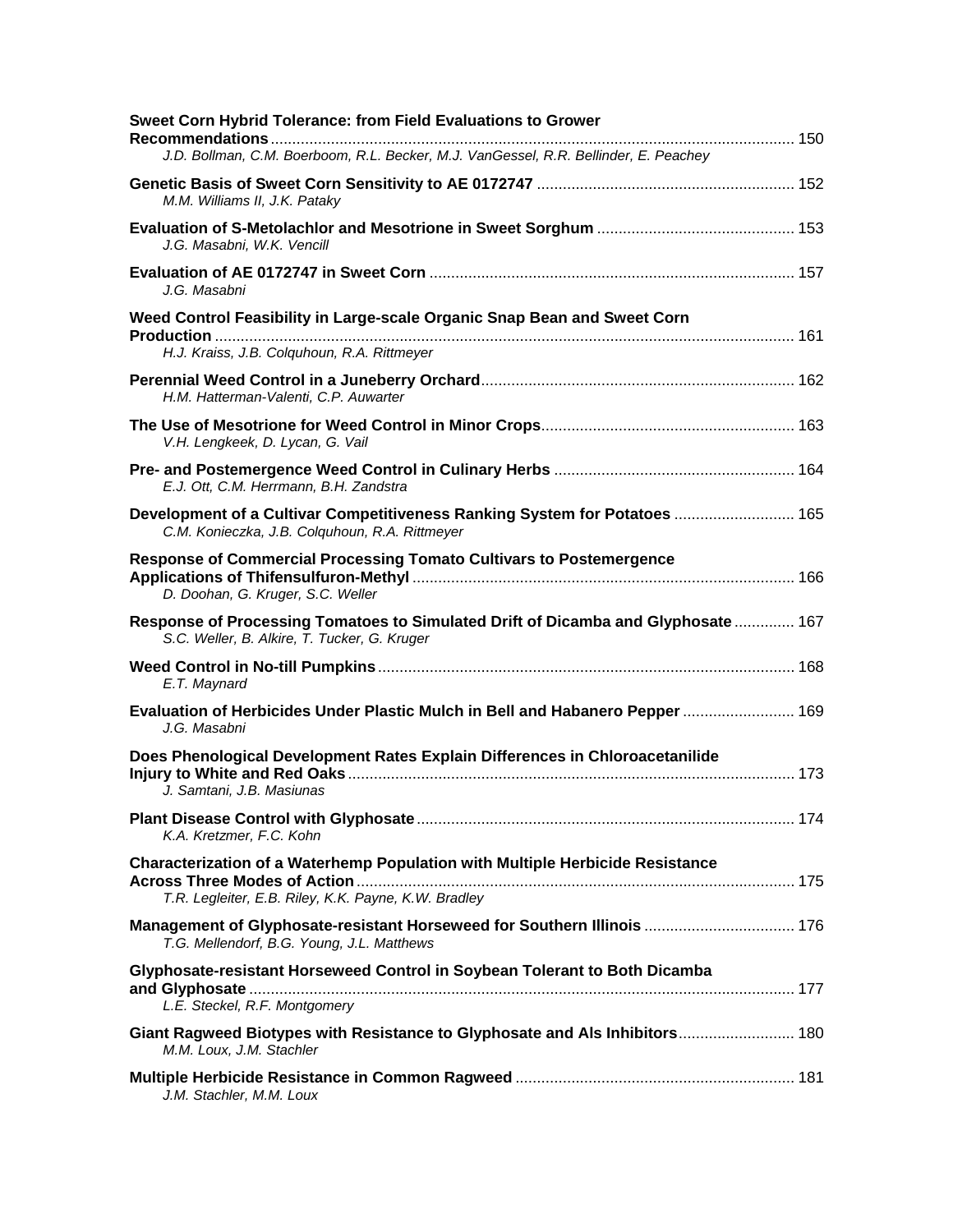| Preemergence Evaluations of Two New Chlorimuron-Ethyl, Thifensulfuron-Methyl<br>Plus Flumioxazin Blends in Comparision to Key Commercial Standards in                                                                                           |  |
|-------------------------------------------------------------------------------------------------------------------------------------------------------------------------------------------------------------------------------------------------|--|
| M.J. Martin, G.R. Armel, H.A. Flanigan, S.K. Rick                                                                                                                                                                                               |  |
| Utilization of Sequential Herbicide Applications and Tank Mix Components to<br>R.P. Miller, L.M. Behnken, F.R. Breitenbach, J.L. Gunsolus                                                                                                       |  |
| Influence of Row Spacing and Application Timing on Weed Control in Glufosinate<br>M. Weber, J. Allen                                                                                                                                            |  |
| J.R. Martin, J.D. Green, W.W. Witt                                                                                                                                                                                                              |  |
| J.D. Doll                                                                                                                                                                                                                                       |  |
| The Selection of Spray Nozzle Tips to Maximize Efficacy While Managing Drift 188<br>R.N. Klein, J.A. Golus, A.S. Cox                                                                                                                            |  |
| Weed Management Affects the Maximum Return to Nitrogen in Field Corn  189<br>T.L. Trower, C.M. Boerboom, C.A.M. Laboski, T.W. Andraski                                                                                                          |  |
| R.N. Klein, J.A. Golus, A.S. Cox                                                                                                                                                                                                                |  |
| <b>Competition and Management of Annual Morningglory (Ipomoea SPP.) in Corn</b><br>D.E. Refsell, P.J. Parrish, E.D. Nafziger                                                                                                                    |  |
| Continuing Research Into Common Lambsquarters Control with Glyphosate 192<br>A.R. Kniss                                                                                                                                                         |  |
| A.G. Hager, M.S. Bell, P.J. Tranel, D.E. Riechers, A.S. Davis                                                                                                                                                                                   |  |
| K.W. Bradley, T. Legleiter, L. Hunter, C. Nichols, C. Foresman                                                                                                                                                                                  |  |
| Can Glyphosate-resistant Horseweed Be Used As an Indicator for Other Species<br>A.M. Westhoven, V.M. Davis, G.R. Kruger, V.A. Mock, W.G. Johnson                                                                                                |  |
| A.R. Kniss                                                                                                                                                                                                                                      |  |
| <b>Grower Perceptions of Problem Weeds in Glyphosate-resistant Crop Systems:</b><br>M.D.K. Owen, G. Kruger, W.G. Johnson, S. Weller, R.G. Wilson, D.R. Shaw, J. Wilcut, B.G.<br>Young                                                           |  |
| Assessing Long-term Viability of Glyphosate-resistant Technology As a<br>Foundation for Cropping Systems - On-farm Comparisons of Weed Management<br>R.G. Wilson, W.G. Johnson, S.C. Weller, M.D.K. Owen, D.R. Shaw, J.W. Wilcut, B.G.<br>Young |  |
| Grower Awareness of Glyphosate-resistant Weeds and Resistance Management<br>Strategies<br>W.G. Johnson, G. Kruger, S. Weller, R.G. Wilson, M.D.K. Owen, D.R. Shaw, J. Wilcut, D.<br>Jordan, B.G. Young                                          |  |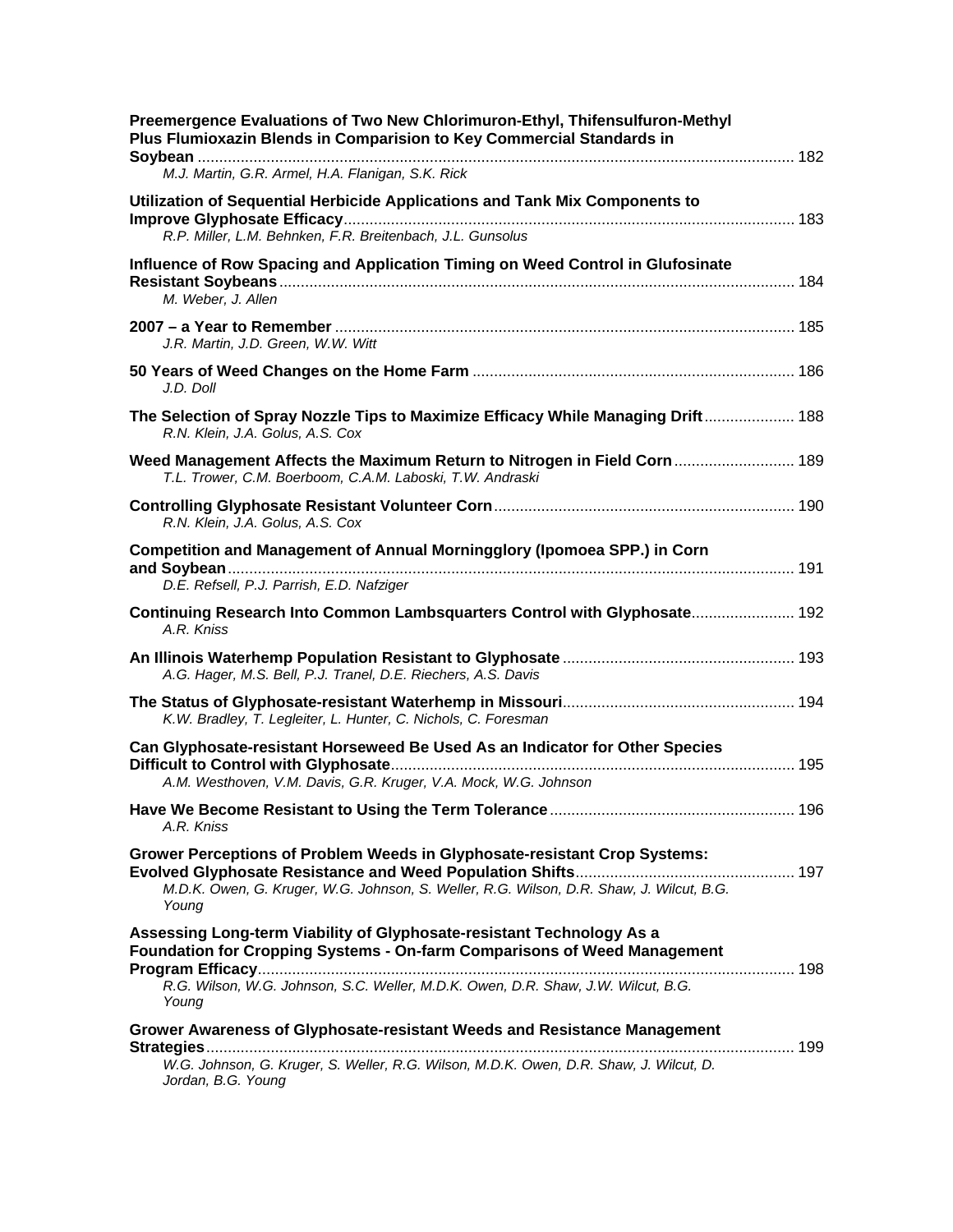| Grower-implemented Herbicide Strategies for Weed Management in Glyphosate-<br>B.G. Young, R.G. Wilson, W.G. Johnson, S.C. Weller                                    |  |
|---------------------------------------------------------------------------------------------------------------------------------------------------------------------|--|
| M. Westgate, J. Astini, A. Fonseca, J. Lizaso, C. Clark, R. Arritt                                                                                                  |  |
| Application of a 3D Windbreak Model to Compare Field Plot Designs for Limiting<br>C.A. Clark, J. Astini, R.W. Arritt, M.E. Westgate, A.S. Gogg                      |  |
| Application of Large Eddy Simulation to Quantify Dispersal of Viable Maize<br>B. Viner, R. Arritt, M. Westgate, S. Goggi                                            |  |
| Pollen Flow in the Environment - Development of a Research Program 204<br>J.A. Glaser                                                                               |  |
| L.R. Teuber, S. Mueller, A. Van Deynze, S. Fitzpatrick, J.R. Hagler, J. Arias                                                                                       |  |
| N.R. Burgos, V.K. Shivrain, D.R. Gealy, K.L. Smith, R.C. Scott                                                                                                      |  |
| Gene Flow Between Sugar Beet and Weed Beet: from Facts to Models  208<br>H. Darmency, N. Colbach, Y. Tricault, M. Sester, E. Klein, M. Richard-Molard               |  |
| Commercial-scale Pollen–mediated Gene Flow in Winter Wheat in the Central<br>T.A. Gaines, P.F. Byrne, P. Westra, S.J. Nissen, W.B. Henry, D.L. Shaner, P.L. Chapman |  |
| Tier 1 Evaluation of Crossability Between Triticale (X Triticosecale Wittmack) and<br>L.M. Hall, M.J. Hills, F. Eudes, G. MacEwan                                   |  |
| C. Zimmerman                                                                                                                                                        |  |
| K. Harrison                                                                                                                                                         |  |
| K.A. Renner                                                                                                                                                         |  |
| C.L. Sprague                                                                                                                                                        |  |
| Targeting a Certified Crop Adviser Audience: is There Some Middle Ground 228<br>B.G. Young                                                                          |  |
| Delivering a Message to the Producer: Present the Facts, You Are the Authority 229<br>F. Whitford                                                                   |  |
| S. Leer                                                                                                                                                             |  |
| G.F. Czapar                                                                                                                                                         |  |
| Nicosulfuron Plus Metsulfuron Combinations for Johnsongrass Control in<br>W.H. Fick                                                                                 |  |
| K.A. Howatt                                                                                                                                                         |  |